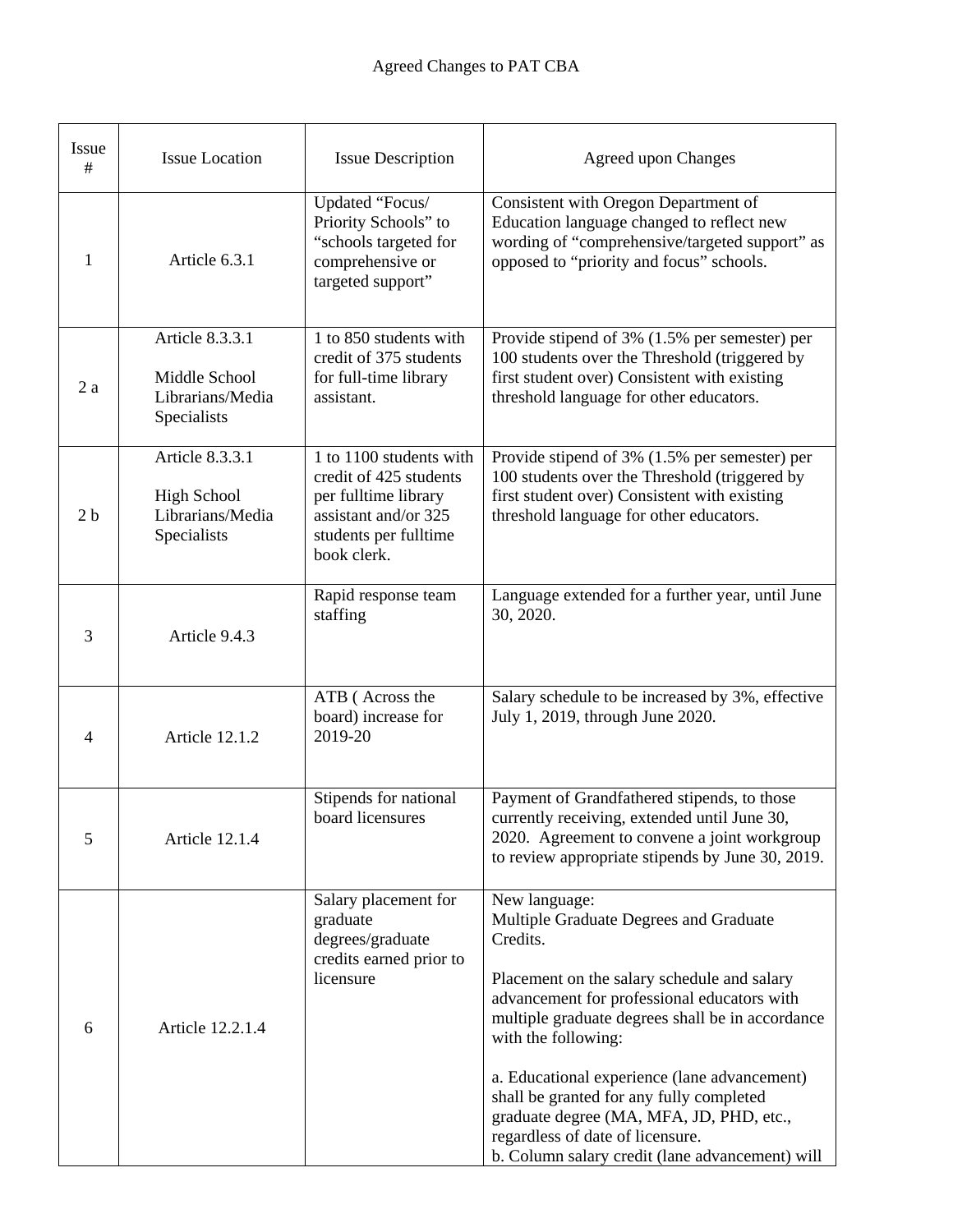| Issue<br># | <b>Issue Location</b> | <b>Issue Description</b>                                             | <b>Agreed upon Changes</b>                                                                                                                                                                                                                                                                                                                                                                                                                                                                                                                                                                                                                                     |
|------------|-----------------------|----------------------------------------------------------------------|----------------------------------------------------------------------------------------------------------------------------------------------------------------------------------------------------------------------------------------------------------------------------------------------------------------------------------------------------------------------------------------------------------------------------------------------------------------------------------------------------------------------------------------------------------------------------------------------------------------------------------------------------------------|
|            |                       |                                                                      | not be limited to a single graduate degree.<br>c. Educational experience would be based on the<br>order the graduate degrees were earned. The<br>first graduate degree earned would advance the<br>professional educator to the MA lane. The<br>second graduate degree earned would count as<br>graduate credits beyond the MA +o lane.<br>d. No graduate credits prior to licensure shall be<br>credited towards lane advancement unless/until<br>they become part of a completed graduate<br>degree.<br>e. Graduate credits earned outside of a degree<br>program are eligible for salary advancement, as<br>long as they are earned after licensure and are |
|            |                       |                                                                      | consistent with the requirements in the In-<br><b>Service Guidelines</b>                                                                                                                                                                                                                                                                                                                                                                                                                                                                                                                                                                                       |
| 7          | Article 16.12.2.1     | Extra responsibility<br>pay                                          | Current language extended to June 30, 2020.<br>16.2.3 updated to reflect "The committee shall<br>meet by October 31, 2019. Recommendations<br>from the Committee will be considered in the<br>2020 successor bargaining."                                                                                                                                                                                                                                                                                                                                                                                                                                      |
| 8          | Article 21.2.2        | Update/deleted<br>reference to highly<br>qualified.                  | Reference to "highly qualified (HQ) status"<br>removed from language.                                                                                                                                                                                                                                                                                                                                                                                                                                                                                                                                                                                          |
| 9          | Article 27.2          | <b>Evaluation Forms</b>                                              | Existing evaluation forms were signed for<br>accuracy and the sentence "The jointly agreed<br>upon evaluation forms will be included in the<br>Handbook" was added to the Agreement.                                                                                                                                                                                                                                                                                                                                                                                                                                                                           |
| 10         | Article 28.3          | Start date for<br>negotiations for<br>successor agreement<br>updated | No change to existing language "enter into<br>collective bargaining  no later than the first<br>workweek in January "                                                                                                                                                                                                                                                                                                                                                                                                                                                                                                                                          |
| 11         | Appendix A            | Salary schedule for<br>2019-20                                       | Update to reflect 3% ATB                                                                                                                                                                                                                                                                                                                                                                                                                                                                                                                                                                                                                                       |
| 12         | Appendix B            | TOSA ER pay for<br>literacy coaches                                  | No agreement reached on this issue. Instead,<br>parties agreed to move the grievance dated<br>February 25, 2019, to Level 2 of the Grievance<br>Procedure.                                                                                                                                                                                                                                                                                                                                                                                                                                                                                                     |